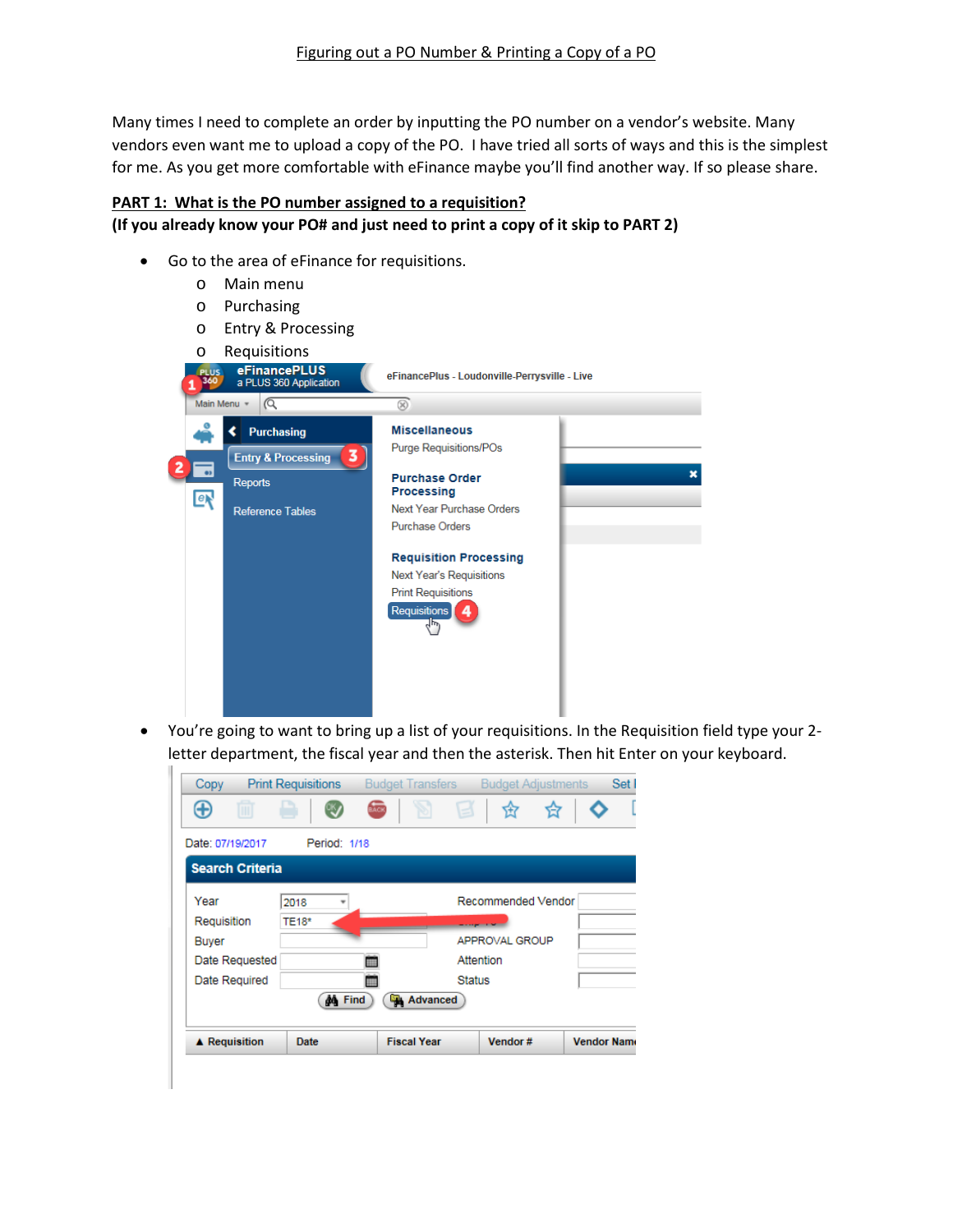• You be presented with a list of all your requisitions from your department and the fiscal year you specified. Find the requisition you're interested in and double click on the requisition number.

| TE180054 |            | COL 41<br>2U I | nance  | LENOVO                 | <b>IF KAMENIK</b><br>FSI<br>WENII | <b>TECH</b> | 250.00 |
|----------|------------|----------------|--------|------------------------|-----------------------------------|-------------|--------|
| TE180055 | 07/18/2017 | 2018           | 000817 | NECTION<br><b>DOM:</b> | LESLIE KAMENIK                    | <b>TECH</b> | 439.21 |

• The requisition will open. Look in the Status field. You'll find the PO#. If you need to print the PO write down the number. You'll need it in the next step.

| Requisition *                     | TE180054                         |                                |          |              |                                         |                | <b>Continuous</b> |
|-----------------------------------|----------------------------------|--------------------------------|----------|--------------|-----------------------------------------|----------------|-------------------|
| APPROVAL GROUP *                  | <b>TECH - TECHNOLOGY</b>         |                                |          | Freight      |                                         |                |                   |
| Requested<br>Required             | 07/18/2017<br><b>Fill</b>        |                                |          |              | Comments SELF-MAINTAINER RENEWAL        | $\checkmark$   |                   |
| Vendor                            | 001253                           | <b>Alternate Order Address</b> |          | Buyer        | <b>LESLIE KAMENIK</b>                   |                |                   |
| <b>Vendor Address</b>             | <b>LENOVO</b>                    |                                |          | Attention    | <b>LESLIE KAMENIK</b>                   |                |                   |
|                                   | P.O. BOX 643055                  |                                |          | Ship To*     | LHS - LOUDONVILLE HIGH SCHOOL           |                |                   |
|                                   | <b>PITTSBURGH</b>                | PA 15264                       |          |              | 421 CAMPUS AVE<br>LOUDONVILLE, OH 44842 |                |                   |
|                                   |                                  |                                |          |              |                                         |                |                   |
| <b>Item</b><br><b>Description</b> |                                  | <b>Quantity</b>                | Price    | <b>Total</b> | <b>BUDGET UNIT</b>                      | <b>Account</b> | <b>Status</b>     |
|                                   | ANNUAL FEE- NORTH AMERICAN AUTHO | 1.00                           | 250,0000 | 250.00       | 1111000000071000                        | 510            | PO-18000422       |
|                                   |                                  |                                |          |              |                                         |                |                   |

## **PART 2: Printing a PO**

You've written down the PO number. The one in my example above is 18000422. Get back to the main page of eFinance.

- Main Menu
- Fund Accounting
- Transactions

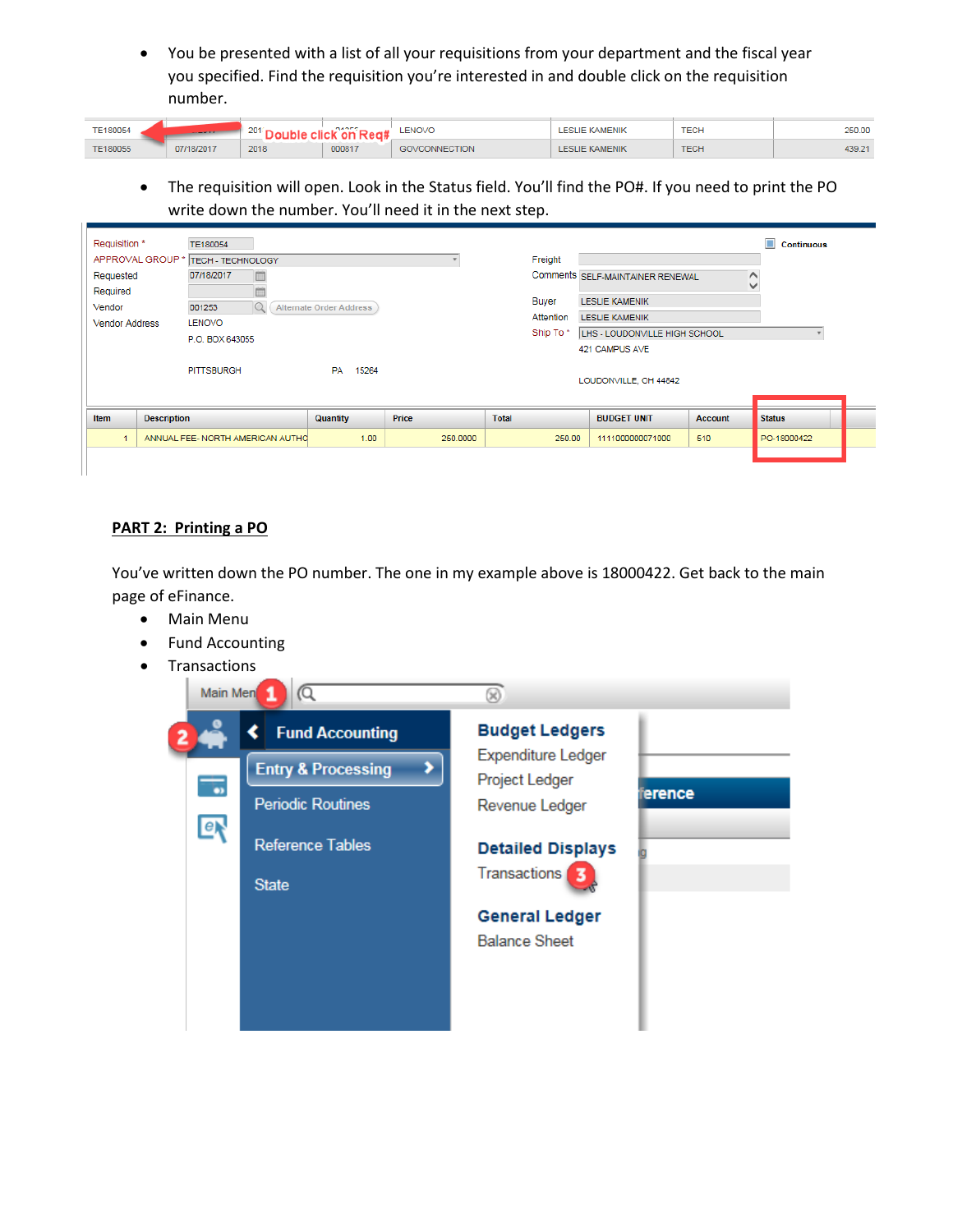• Another window will open, click on the Encumbrance/Invoice tab. In the purchase order field type in the PO number.

| Due Date                | m | 1099 Indicator         |   |  |
|-------------------------|---|------------------------|---|--|
| PURCHASE ORDER 18000422 |   | <b>MARINE MODERNIE</b> | 田 |  |
| Invoice/Receipt         |   | Discount Amount        |   |  |
| <b>Item Number</b>      |   |                        |   |  |
| Partial/Final           | ٠ |                        |   |  |

• Look at the menu bar at the top. The View Attachments icon is depressed and colored orange. Click on it.

| e.<br>侕<br>☆ ☆<br><b>BACK</b><br>⊛<br>$\blacksquare$<br>N                                                                                                         |     |      |        |                    |  |                |
|-------------------------------------------------------------------------------------------------------------------------------------------------------------------|-----|------|--------|--------------------|--|----------------|
| Date: 07/19/2017 Period: 1/18<br>Encumbrance/Invoice<br>Charge/Check<br>General<br><b>Encumbrance/Invoice Data</b>                                                |     |      |        |                    |  |                |
| Due Date<br>1099 Indicator<br>PURCHASE ORDER 18000422<br>Discount Date<br><b>Discount Amount</b><br>Invoice/Receipt<br><b>Item Number</b><br><b>Partial/Final</b> |     |      |        |                    |  |                |
| Date                                                                                                                                                              | TC. | Year | Period | <b>BUDGET UNIT</b> |  | <b>Account</b> |
| 07/18/2017                                                                                                                                                        | 17  | 18   | 1      | 1111000000071000   |  | 510            |